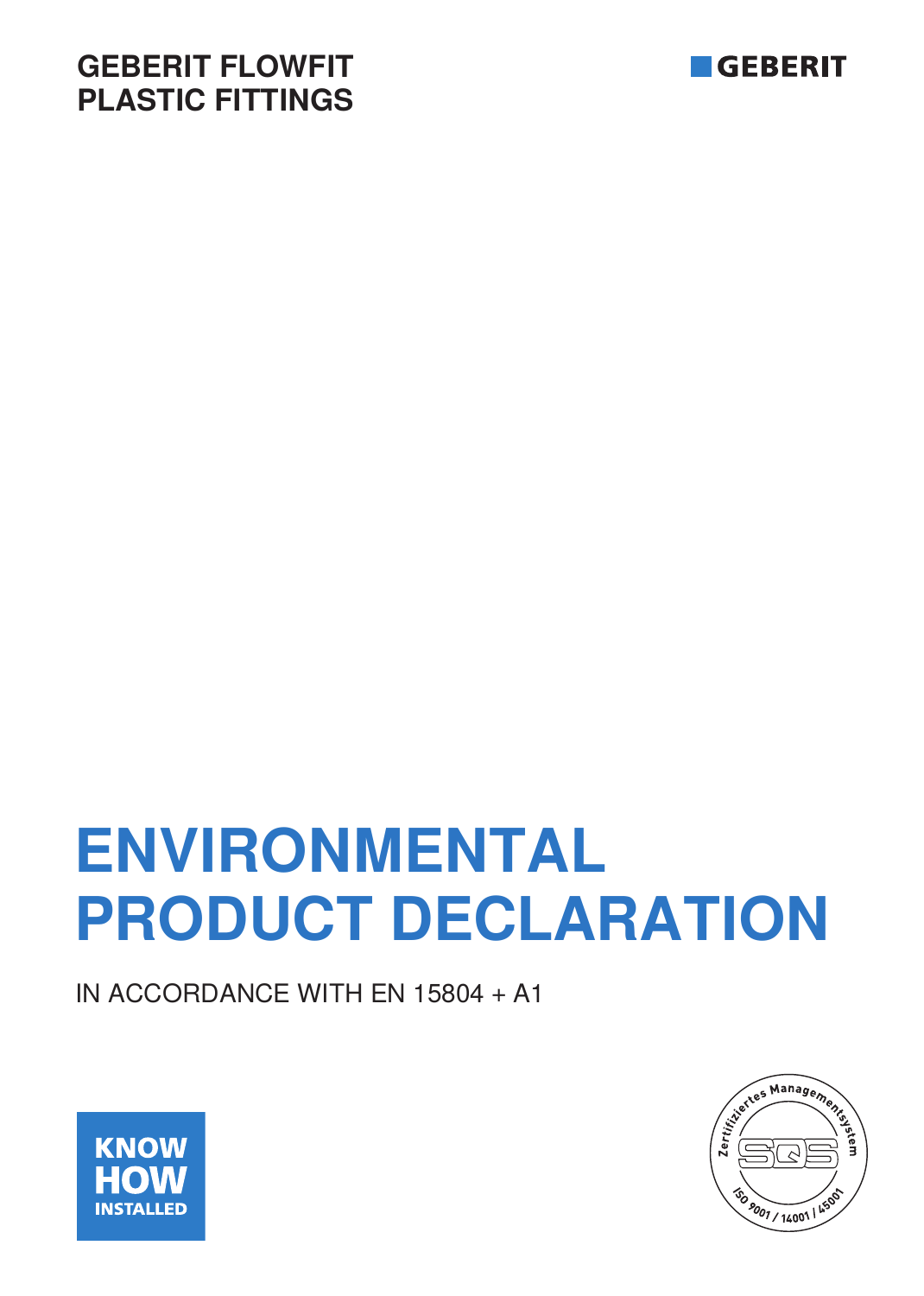## **1 General information**

#### **1.1 Note on this document**

The original document was written in German. All other language versions are translations of the original document.

#### **1.2 Declaration holder**

Geberit International AG Schachenstrasse 77 CH-8645 Jona Tel. +41 55 221 6300 sustainability@geberit.com www.geberit.com

Geberit is one of the pioneers when it comes to sustainability in the sanitary industry. Sustainable has formed an integral component of the corporate strategy for around 30 years. The Geberit Group has a group certificate in accordance with ISO 9001 (quality), ISO 14001 (environment) und ISO 45001 (occupational health and safety). Life cycle assessments were produced for key products from an early stage and Ecodesign has been an integral component of the product development process since 2008. You can find current and comprehensive information on sustainability in the current annual report or at www.geberit.com/nachhaltigkeit.

#### **1.3 Declared product**

This declaration applies to all Geberit FlowFit plastic fittings, see chapter "Range and conversion factors", page 3. A piece of Geberit FlowFit bend made from the material PPSU with an outer diameter of d20 mm (art. no. 620.071.00.1) has been applied as a reference article.



#### **1.4 Verification and validity**

Programme holder: Geberit International AG Declaration number: GEB\_EPD\_9007206810657419 Validity: 01/11/2020 to 30/10/2025 Data calculated by: Quantis, www.quantis-intl.com

Environmental declarations for construction products may not be comparable if they do not comply with the EN 15804. It is only possible to make a limited comparison of life cycle assessment results which are based on different background databases.

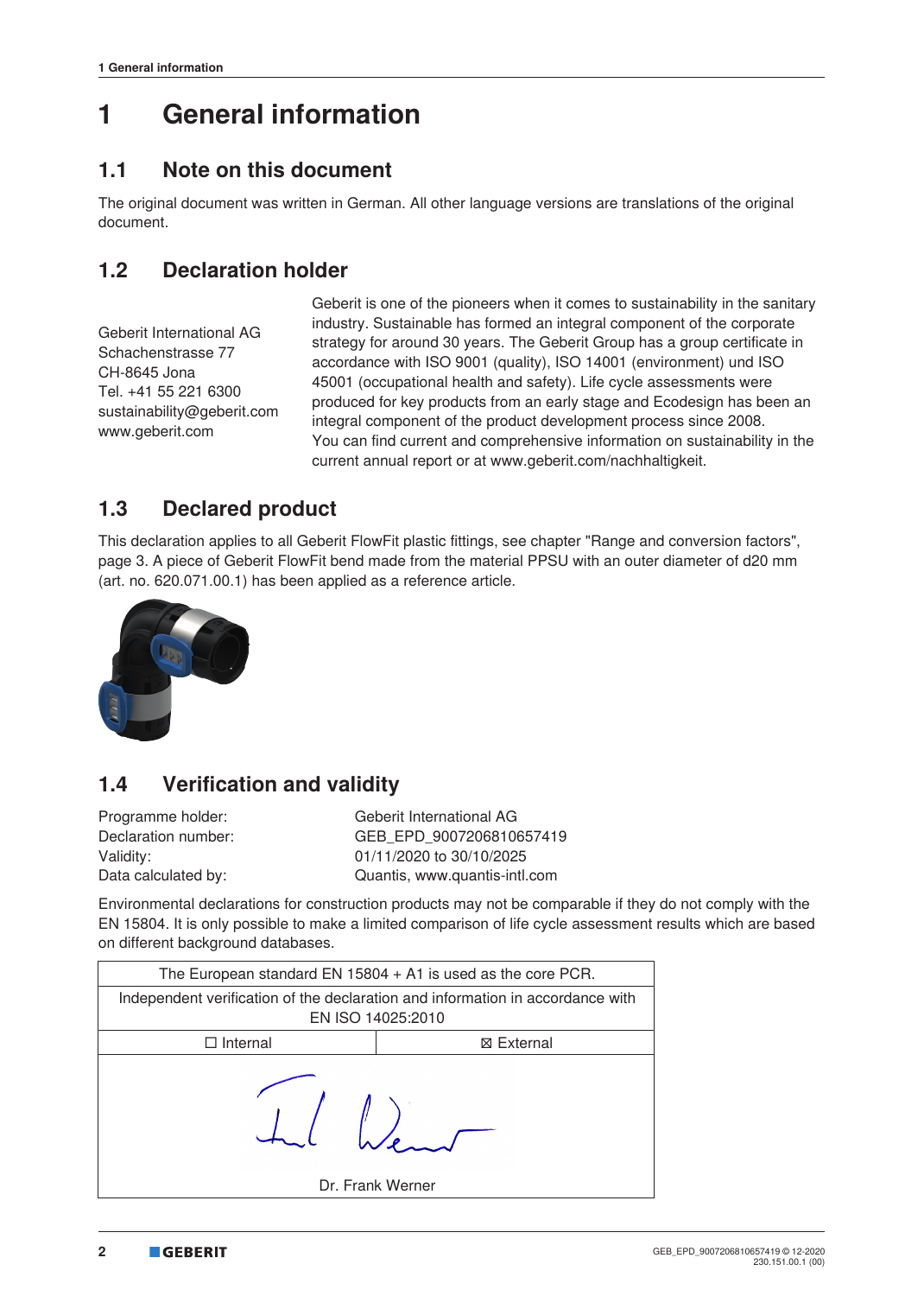## **2 Product**

#### **2.1 Description and application purpose**

Geberit FlowFit is a supply system consisting of pipes and fittings, which are connected to permanently leakproof pipes by means of lateral pressing.

The system pipes are multilayer pipes made of plastic and aluminium (Geberit system pipe ML) or polybutene pipes (Geberit system pipe PB). The pipes are connected by means of plastic fittings. Metal fittings are used to connect to various connections. A separate environmental product declaration has been created for each of these system elements.

Application purpose:

- for drinking water installations within buildings (Geberit system pipe PB and Geberit system pipe ML)
- for heating and cooling water installations within building structures (Geberit system pipe ML)

#### **2.1.1 Geberit FlowFit plastic fittings**

The Geberit FlowFit plastic fittings connects the Geberit system pipes ML and PB in various combinations. The main material is PPSU (polyphenylene sulphone). The pressing procedure permanently deforms the pressing unit (collet and pressing clamp) and pipe and presses them onto the fitting body so that they form a leakproof connection. During the pressing procedure, the pressing indicator is detached and is disposed of as part of the packaging, together with the protective caps, in accordance with the regulations in force in the country of installation.



For the composition by raw materials, see chapter "Product composition", page 7.

#### **2.2 Range and conversion factors**

The reference article for this declaration is the Geberit FlowFit bend made from the material PPSU with an outer diameter of d20 mm (art. no. 620.071.00.1). This article was chosen as a reference article because it is the best-selling fitting and, with an outer diameter of 20 mm, the solution for the best-selling pipe diameter.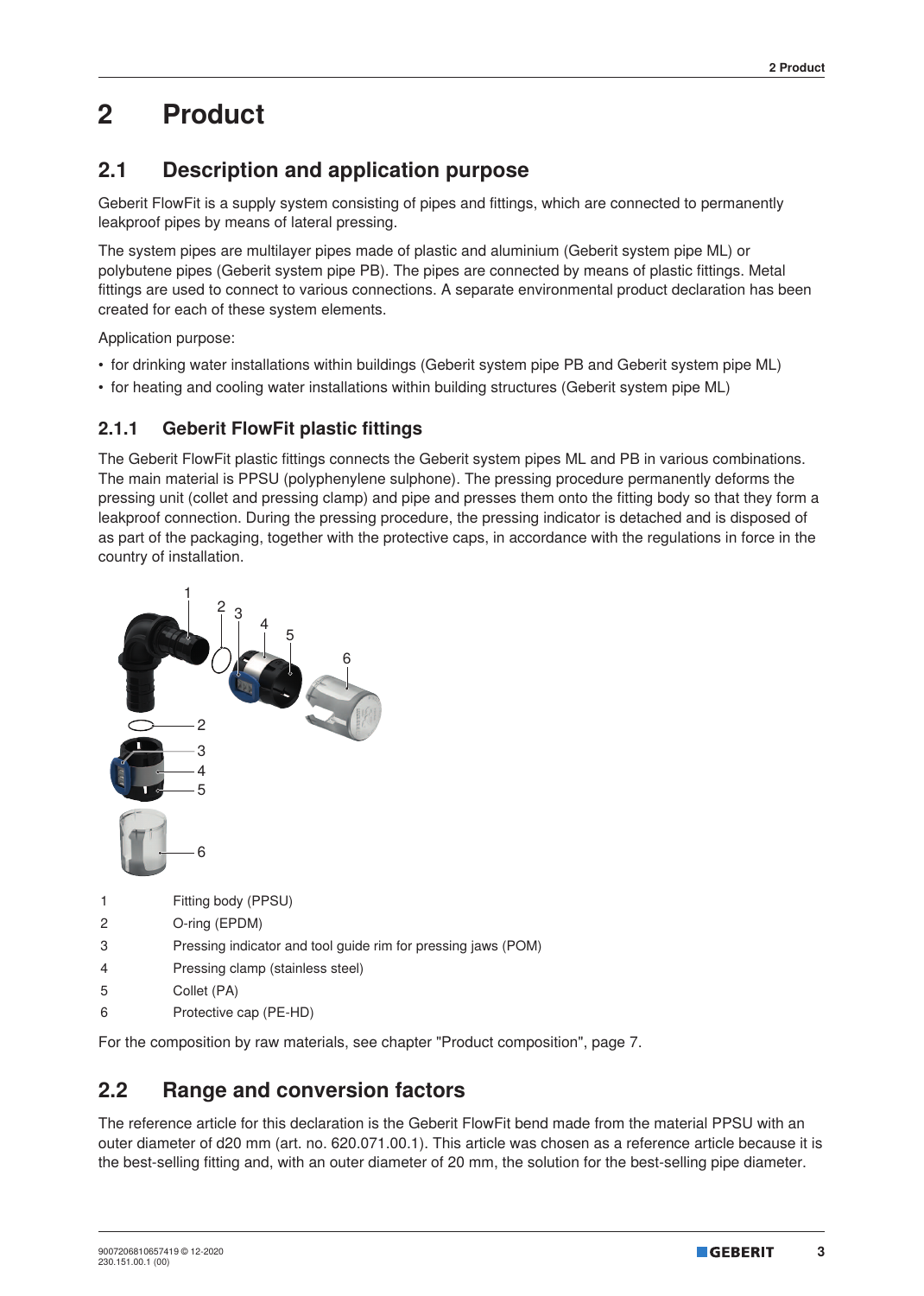The life cycle assessment results in chapter 4 can be converted to the other sales articles listed using the net weight (without packaging and protective cap) with the conversion factor in accordance with the following table.

|                               |              | <b>DN</b>                 | $d$ [mm] | Net weight [g/<br>item] | Conversion<br>factor |
|-------------------------------|--------------|---------------------------|----------|-------------------------|----------------------|
|                               | 620.010.00.1 | 12                        | 16       | 33                      | 0,68                 |
|                               | 620.011.00.1 | 15                        | 20       | 40                      | 0,83                 |
|                               | 620.012.00.1 | 20                        | 25       | 51                      | 1,06                 |
|                               | 620.013.00.1 | 25<br>32<br>80            |          |                         | 1,67                 |
| Geberit FlowFit PPSU coupling | 620.014.00.1 | 32                        | 40       | 101                     | 2,09                 |
|                               | 620.015.00.1 | 40                        | 50       | 328                     | 6,81                 |
|                               | 620.016.00.1 | 50                        | 63       | 539                     | 11,20                |
|                               | 620.017.00.1 | 65                        | 75       | 655                     | 13,60                |
|                               | 620.031.00.1 | 15/12                     | 20/16    | 39                      | 0,80                 |
|                               | 620.032.00.1 | 20/12                     | 25/16    | 45                      | 0,93                 |
|                               | 620.042.00.1 | 20/15                     | 25/20    | 49                      | 1,01                 |
|                               | 620.033.00.1 | 25/15                     | 32/20    | 64                      | 1,33                 |
|                               | 620.043.00.1 | 25/20                     | 32/25    | 70                      | 1,45                 |
|                               | 620.034.00.1 | 32/15                     | 40 / 20  | 77                      | 1,60                 |
|                               | 620.044.00.1 | 32/20                     | 40/25    | 81                      | 1,69                 |
| Geberit FlowFit PPSU reducer  | 620.054.00.1 | 32/25                     | 40 / 32  | 97                      | 2,01                 |
|                               | 620.035.00.1 | 40 / 25                   | 50/32    | 215                     | 4,46                 |
|                               | 620.045.00.1 | 40 / 32<br>50/40<br>225   |          |                         | 4,67                 |
|                               | 620.036.00.1 | 50/32                     | 63 / 40  | 338                     | 7,01                 |
|                               | 620.046.00.1 | $50/40$<br>63 / 50<br>454 |          |                         | 9,43                 |
|                               | 620.037.00.1 | 65/32                     | 75 / 40  | 410                     | 8,51                 |
|                               | 620.047.00.1 | 65/40                     | 75 / 50  | 518                     | 10,76                |
|                               | 620.057.00.1 | 65/50                     | 75 / 63  | 626                     | 13,00                |
|                               | 620.062.00.1 | 20                        | 25       | 61                      | 1,26                 |
|                               | 620.063.00.1 | 25                        | 32       | 96                      | 2,00                 |
| Geberit FlowFit PPSU          | 620.064.00.1 | 32                        | 40       | 121                     | 2,51                 |
| bend 45°                      | 620.065.00.1 | 40                        | 50       | 359                     | 7,45                 |
|                               | 620.066.00.1 | 50                        | 63       | 592                     | 12,28                |
|                               | 620.067.00.1 | 65                        | 75       | 745                     | 15,46                |
|                               | 620.070.00.1 | 12                        | 16       | 39                      | 0,80                 |
|                               | 620.071.00.1 | 15                        | 20       | 48                      | 1,00                 |
|                               | 620.072.00.1 | 20                        | 25       | 65                      | 1,34                 |
| <b>Geberit FlowFit PPSU</b>   | 620.073.00.1 | 25                        | 32       | 102                     | 2,11                 |
| bend 90°                      | 620.074.00.1 | 32                        | 40       | 137                     | 2,84                 |
|                               | 620.075.00.1 | 40                        | 50       | 402                     | 8,34                 |
|                               | 620.076.00.1 | 50                        | 63       | 660                     | 13,71                |
|                               | 620.077.00.1 | 65                        | 75       | 818                     | 16,98                |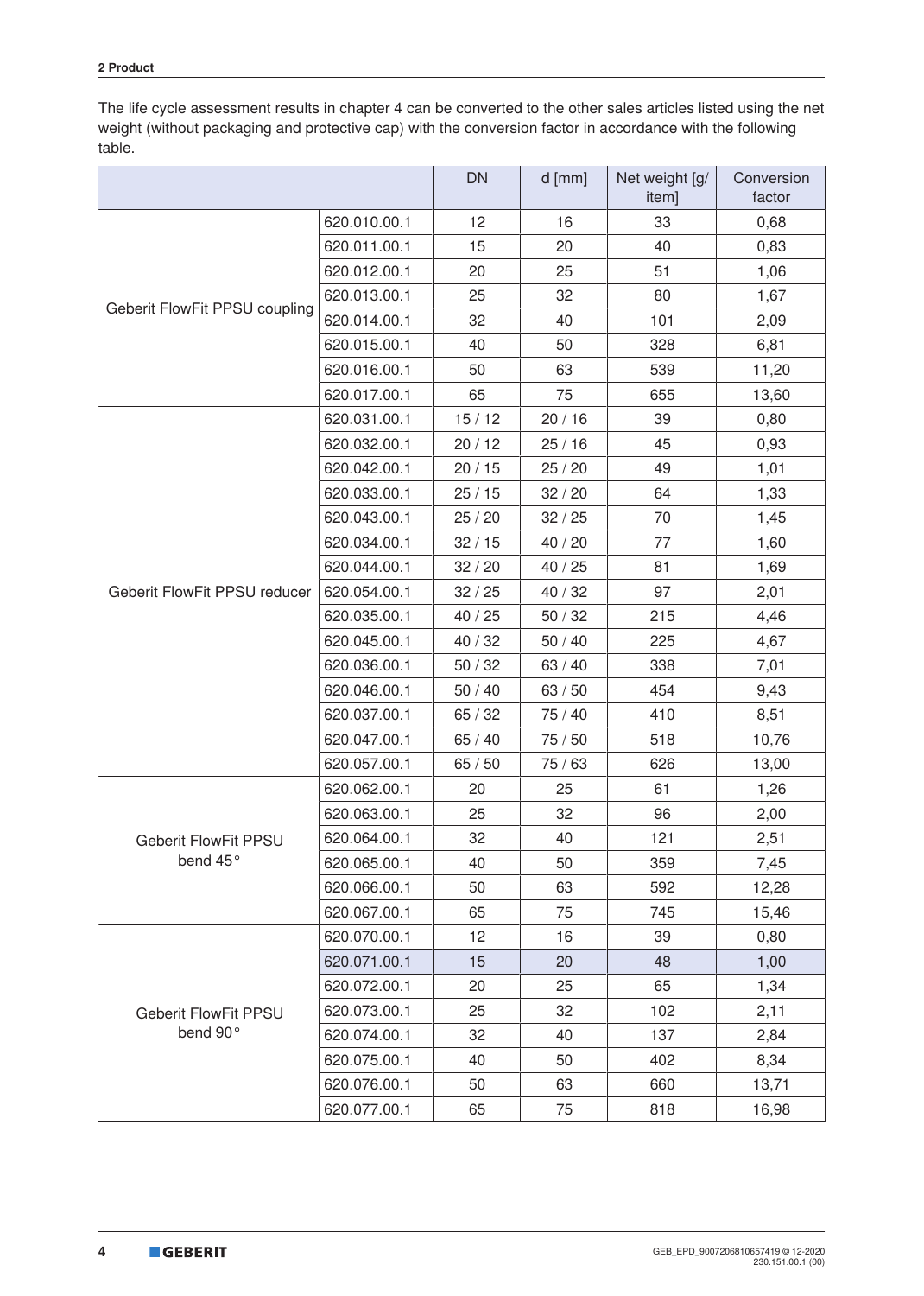|                               |                          | <b>DN</b>                           | $d$ [mm]                | Net weight [g/<br>item] | Conversion<br>factor |
|-------------------------------|--------------------------|-------------------------------------|-------------------------|-------------------------|----------------------|
|                               | 620.080.00.1             | 12                                  | 16                      | 58                      | 1,21                 |
|                               | 620.081.00.1             | 15                                  | 20                      | 73                      | 1,51                 |
|                               | 620.082.00.1             | 20                                  | 25                      | 97                      | 2,02                 |
| Geberit FlowFit PPSU T-piece  | 620.083.00.1             | 25                                  | 32                      | 152                     | 3,15                 |
| equal                         | 620.084.00.1             | 32                                  | 40                      | 198                     | 4,12                 |
|                               | 620.085.00.1             | 40                                  | 50                      | 591                     | 12,27                |
|                               | 620.086.00.1<br>50<br>63 |                                     | 968                     | 20,09                   |                      |
|                               | 620.087.00.1             | 65                                  | 75                      | 1193                    | 24,77                |
|                               | 620.101.00.1             | 15/12/12                            | 20/16/16                | 63                      | 1,31                 |
|                               | 620.102.00.1             | 20/15/15                            | 25 / 20 / 20            | 82                      | 1,69                 |
|                               | 620.103.00.1             | 25 / 20 / 20                        | 32/25/25                | 115                     | 2,38                 |
|                               | 620.104.00.1             | 32/15/32                            | 40 / 20 / 20            | 151                     | 3,14                 |
|                               | 620.105.00.1             | 40 / 32 / 32                        | 50/40/40                | 325                     | 6,76                 |
|                               | 620.106.00.1             | 50/20/50                            | 63 / 25 / 63            | 637                     | 13,22                |
|                               | 620.107.00.1             | 65 / 20 / 65                        | 75 / 25 / 75            | 778                     | 16,15                |
|                               | 620.111.00.1             | 15/12/15                            | 20/16/16                | 64                      | 1,33                 |
|                               | 620.112.00.1             | 20/12/20                            | 25/16/25                | 86                      | 1,78                 |
|                               | 620.113.00.1             | 25/12/25                            | 32/16/32                | 117                     | 2,42                 |
|                               | 620.114.00.1             | 32 / 20 / 32<br>40 / 25 / 40<br>161 |                         |                         | 3,34                 |
|                               | 620.115.00.1             | 40 / 20 / 40                        | 50/25/50                | 407                     | 8,45                 |
|                               | 620.116.00.1             | 50/25/50                            | 63 / 32 / 63            | 665                     | 13,82                |
|                               | 620.117.00.1             | 65/25/65                            | 75 / 32 / 75            | 811                     | 16,85                |
| Geberit FlowFit PPSU T-piece  | 620.121.00.1             | 12/15/12                            | 16/20/16                | 60                      | 1,24                 |
| reduced                       | 620.122.00.1             | 20/15/20                            | 25 / 20 / 25            | 92                      | 1,92                 |
|                               | 620.123.00.1             | 25/15/20                            | 32/20/25                | 106                     | 2,20                 |
|                               | 620.124.00.1             |                                     | $32/25/32$ 40 / 32 / 40 | 182                     | 3,78                 |
|                               | 620.125.00.1             | 40 / 25 / 40                        | 50/32/50                | 432                     | 8,96                 |
|                               | 620.126.00.1             | 50/32/50                            | 63 / 40 / 63            | 688                     | 14,28                |
|                               | 620.127.00.1             | 65 / 32 / 65                        | 75 / 40 / 75            | 837                     | 17,39                |
|                               | 620.131.00.1             | 15/15/12                            | 20/20/16                | 68                      | 1,42                 |
|                               | 620.132.00.1             | 15/20/15                            | 20/25/20                | 80                      | 1,66                 |
|                               | 620.133.00.1             | 25/15/25                            | 32/20/32                | 123                     | 2,56                 |
|                               | 620.135.00.1             | 40 / 32 / 40                        | 50 / 40 / 20            | 451                     | 9,37                 |
|                               | 620.136.00.1             | 50 / 40 / 50                        | 63 / 50 / 63            | 837                     | 17,37                |
|                               | 620.137.00.1             | 65 / 40 / 65                        | 75 / 50 / 75            | 998                     | 20,72                |
|                               | 620.142.00.1             | 20 / 20 / 15                        | 25/25/20                | 89                      | 1,85                 |
|                               | 620.143.00.1             | 25 / 20 / 25                        | 32 / 25 / 32            | 132                     | 2,75                 |
|                               | 620.147.00.1             | 65/50/65                            | 75 / 63 / 75            | 1134                    | 23,55                |
| Geberit FlowFit adapter with  | 620.290.00.1             | 12/15                               | 16/20                   | 34                      | 0,71                 |
| <b>MasterFix</b>              | 620.291.00.1             | 15                                  | 20                      | 38                      | 0,79                 |
| Geberit FlowFit elbow adapter | 620.490.00.1             | 12/15                               | 16/20                   | 43                      | 0,89                 |
| 90° with MasterFix            | 620.491.00.1             | 15                                  | 20                      | 48                      | 0,99                 |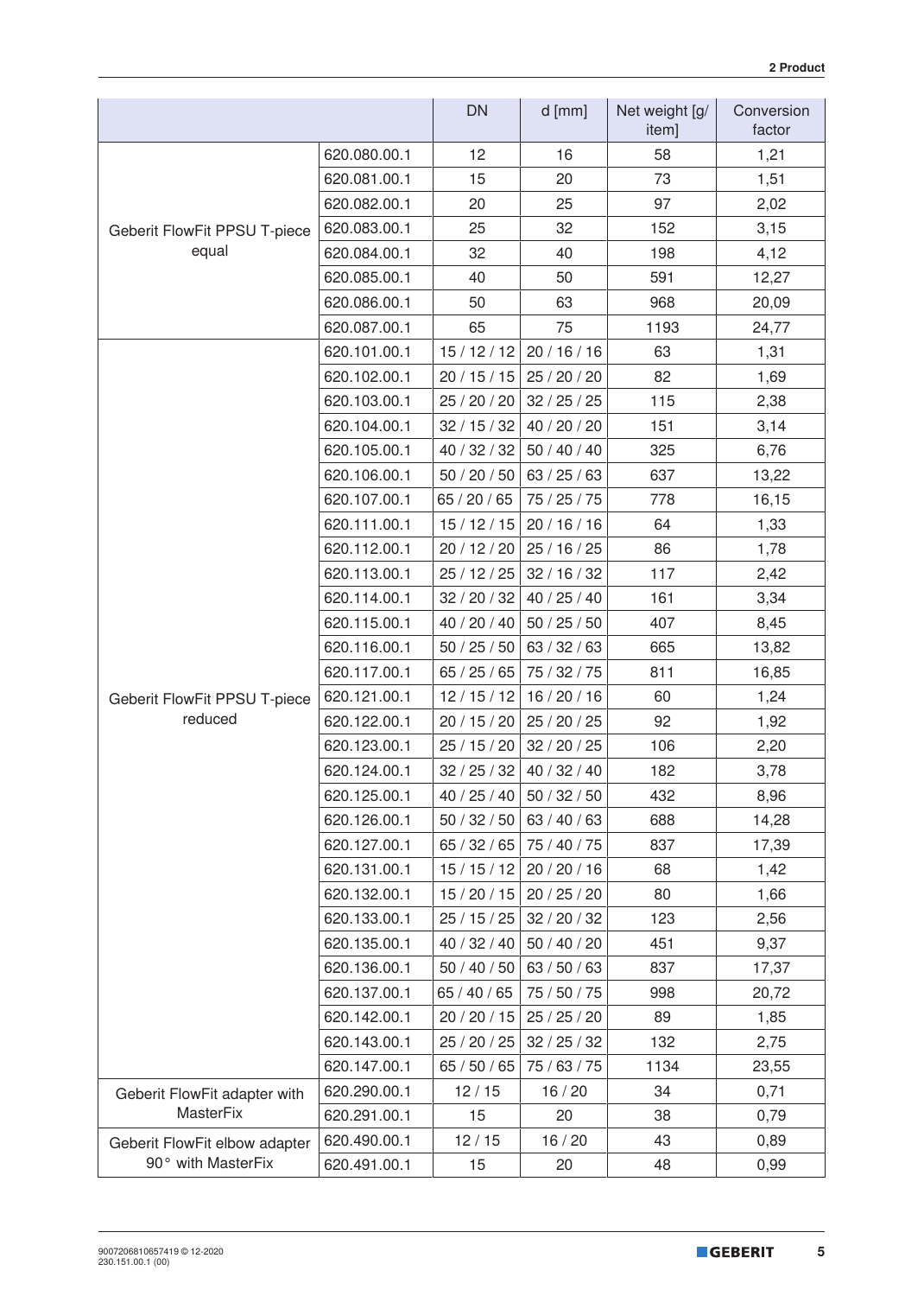#### **2 Product**

|                                                   | <b>DN</b>                                  | $d$ [mm] | Net weight [g/<br>item] | Conversion<br>factor |      |
|---------------------------------------------------|--------------------------------------------|----------|-------------------------|----------------------|------|
|                                                   | 620.380.00.1                               | 12/15/12 | 16/20/16                | 60                   | 1,25 |
|                                                   | 66<br>15/15/12<br>20/20/16<br>620.381.00.1 |          |                         | 1,36                 |      |
|                                                   | 620.391.00.1                               | 15       | 20                      | 71                   | 1,48 |
| Geberit FlowFit T-piece adapter<br>with MasterFix | 620.382.00.1                               | 20/15/15 | 25/20/20                | 78                   | 1,62 |
|                                                   | 620.392.00.1                               | 20/15/20 | 25/20/25                | 87                   | 1,80 |
|                                                   | 620.780.00.1                               | 12/12/15 | 16 / 16 / 20            | 60                   | 1,24 |
|                                                   | 620.781.00.1                               | 15       | 20                      | 72                   | 1,49 |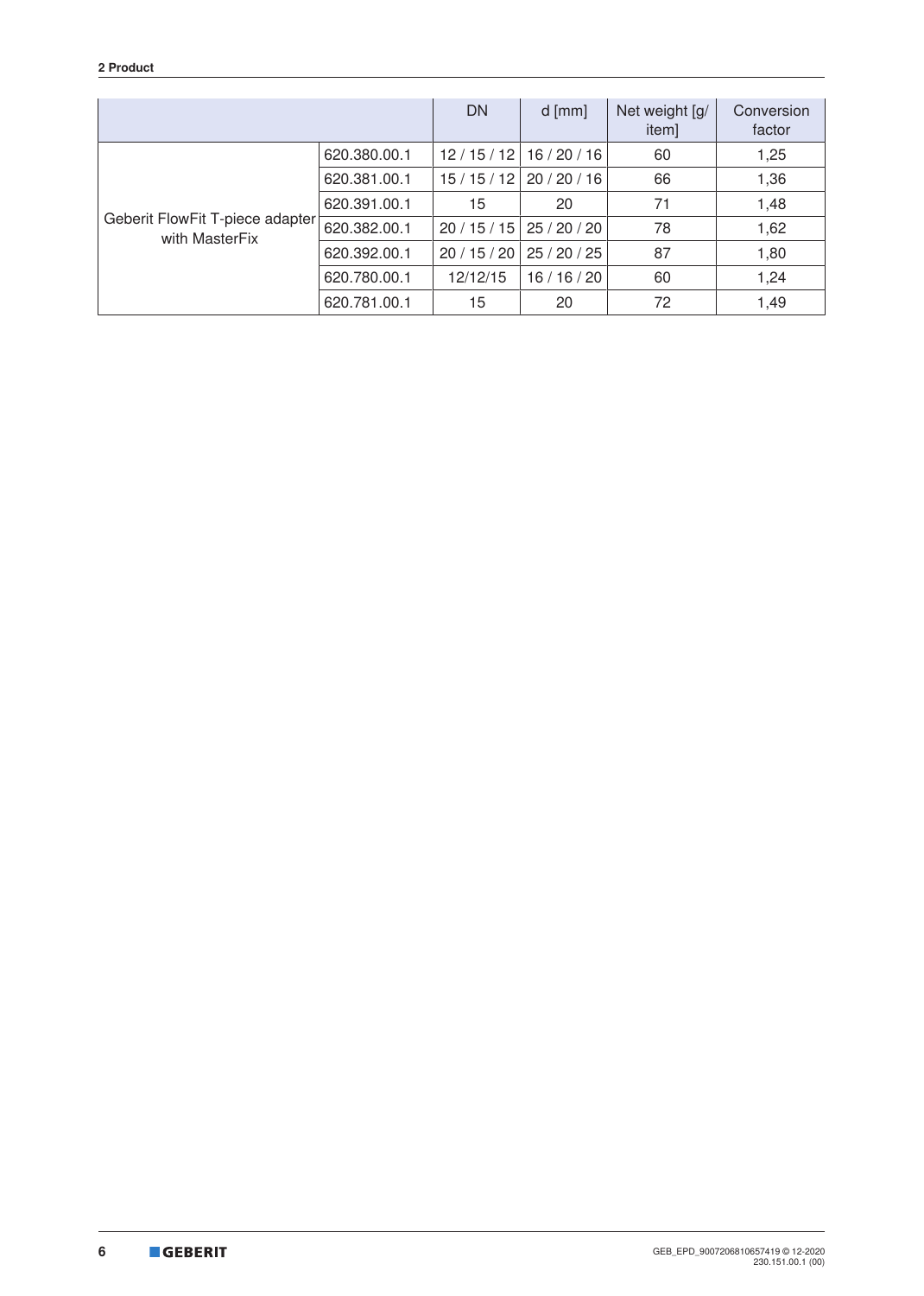## **3 Life cycle assessment – calculation criteria**

#### **3.1 System boundaries**

This environmental product declaration is a Cradle-to-gate-with-options declaration including transport and waste processing during the disposal phase. The use and demolition are not considered.

| Product        |                                     | Construction process |                     | Use                                    | End-of-life  |                |                                     |                                  |                |
|----------------|-------------------------------------|----------------------|---------------------|----------------------------------------|--------------|----------------|-------------------------------------|----------------------------------|----------------|
| Raw material   | Transport to<br>the<br>manufacturer | Manufac-<br>turing   | <b>Distribution</b> | Installation<br>within the<br>building |              | Demolition     | Transport to<br>waste<br>processing | Reuse,<br>recovery,<br>recycling | Disposal       |
| A <sub>1</sub> | A2                                  | A3                   | A4                  | A <sub>5</sub>                         | <b>B1-B7</b> | C <sub>1</sub> | C <sub>2</sub>                      | C <sub>3</sub>                   | C <sub>4</sub> |
| $\checkmark$   | $\checkmark$<br>A                   | $\checkmark$<br>ᄉ    | X                   | X                                      | -            | -              | X                                   | $\checkmark$                     |                |

x Considered/relevant

– Not considered/not relevant

#### **3.2 Product composition**

The reference article consists of the following raw materials:

| Raw material                     | Quantity [g] |
|----------------------------------|--------------|
| <b>Plastics</b>                  | 32           |
| <b>Elastomers</b>                | 0,1          |
| <b>Stainless steel</b>           | 16           |
| <b>Total</b>                     | 48           |
| Recycled content (post-consumer) | 7%           |

The packaging includes: 3 g of cardboard and 6 g of plastic (including protective caps).

The articles shown in this environmental product declaration do not contain PVC or halogen compounds.

List of substances contained in the product, which are included in the "Candidate List of Substances of Very High Concern for Authorisation" if the content exceeds the limits for their registration by the European Chemicals Agency:

• none

#### **3.3 Assumptions and background information**

**(A1)** For the raw material supply, the entire raw and recycled material input was modelled using corresponding data, including the losses of 1–6 % relating to material and production. Secondary materials comprise those environmental influences that arise from the collection of waste and from recycling. The following recycled content was recorded: 22 % for stainless steel and 10 % for cardboard.

**(A2)** For transportation from suppliers in Europe and Asia to Geberit, standard transport distances were assumed for each country and load factors contained in the background data were used. Class Euro 5 diesel lorries are used as the means of transport within Europe. Intercontinental transportation consists of freighters and subsequent local distribution by lorry.

**(A3)** Products are manufactured in one or more Geberit factories within Europe, which are all certified in accordance with ISO 9001, 14001 and 45001. A current ISO certificate can be downloaded online. All suppliers sign the Geberit suppliers' code of conduct and undergo a detailed selection and inspection procedure.

The electricity consumption plays an important role in in-house production. Average values from the respective factories and a country-specific combination of power sources are assumed.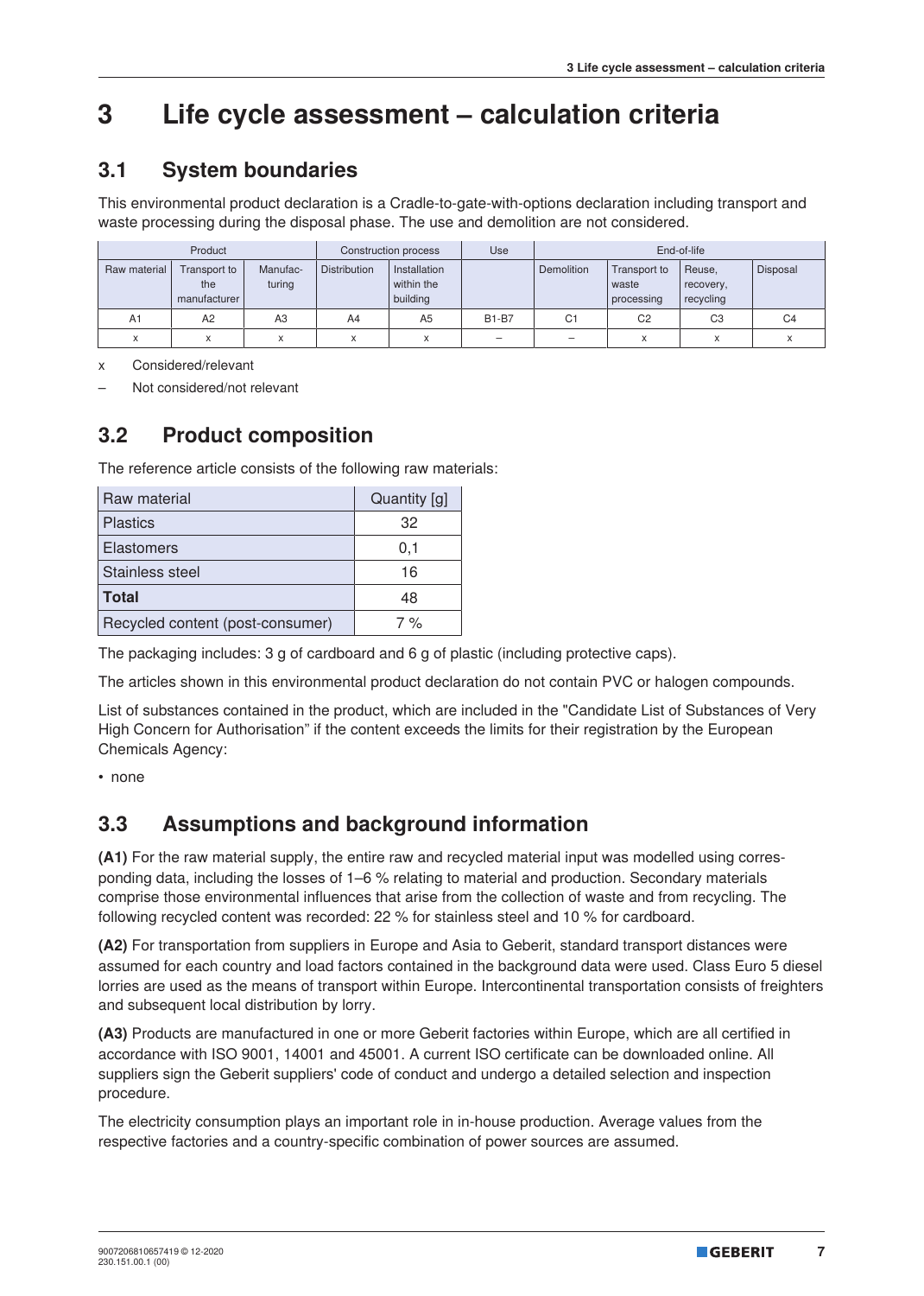The production and provision of packaging materials and means of production (technical lubricants) were also modelled in phase A3. The consumption of additional auxiliary materials and water is negligible. Production waste is taken into account. However, the scrap flows associated with the production flows are not listed in A3 as they are handled with a conservative allocation factor of 0.

Background data from the ecoinvent database was used for the third-party components.

**(A4)** Transportation from Geberit to customers within Europe is done by logistics partners through the modern, efficient central warehouse in Pfullendorf (DE), which is certified in accordance with ISO 9001, 14001 and 45001. Class Euro 5 and 6 lorries are mainly used for the transport. Distribution in countries outside Europe is mainly done by means of freighters together with lorries to distribute the products locally. In the main market in Europe, the average transport distance is 650 km and the loading weight is 8 t/lorry.

**(A5)** The installation is easy and needs no additional auxiliary materials and practically no energy. The packaging waste generated can be completely reused or converted into energy in the respective country depending on the disposal infrastructure.

100 % of cardboard and paper is recycled. The energy is recovered from plastic in the packaging in an incineration plant. The assumed energy content per kg is 43.9 MJ for plastics, 30.2 MJ for elastomers and 16.9 MJ for cardboard and paper. The energy efficiency is 42 % for heat and 14 % for electricity.

**(B1-B7)** No further statements are made concerning the use phase.

**(C1-C4)** Waste that is reused is removed from the product system without causing any environmental impact from the first life cycle. No credits are accounted for cases where production of such waste was avoided. With respect to disposal, it has been assumed that all waste is collected once it has been taken from the building site and is sorted appropriately. 100 % of all metal parts are recycled. The plastic parts are incinerated (with the assumptions already described). A transport distance of 20 km is assumed for both disposal options.

#### **3.4 Data basis and data quality**

This environmental product declaration is based on a comprehensive life cycle assessment according to ISO 14044:2006. A detailed background report, which meets the requirements of EN 15804, is used for verification. Inventory data is based predominantly on data that was provided by Geberit International AG in 2020. ecoinvent data (version 3.4, 2017, www.ecoinvent.org) and the system model "cut-off by classification" were used for all further data. The quality of the data can therefore be considered to be good.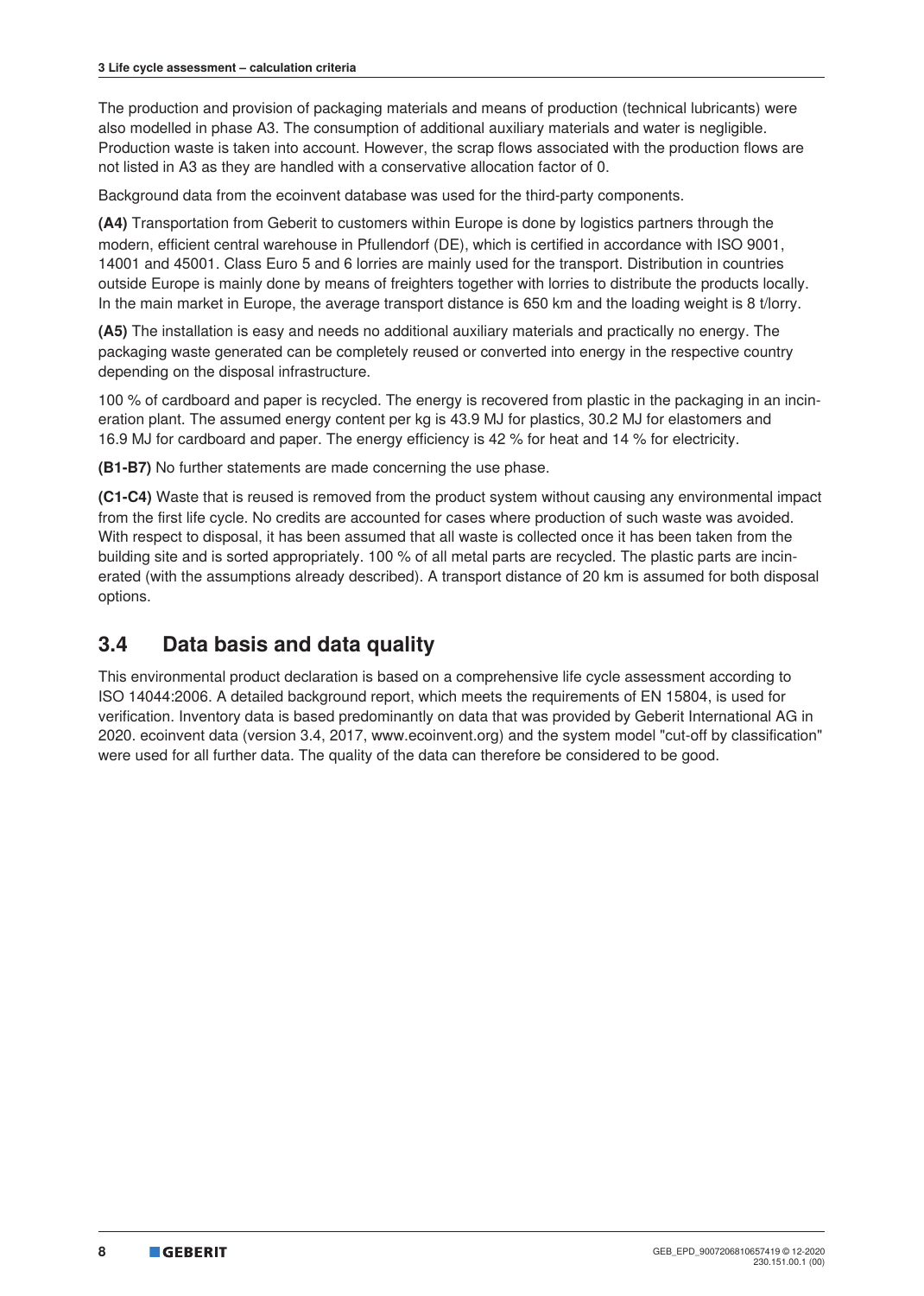## **4 Life cycle assessment – results**

The following tables contain the results based on a piece of the declared product.

#### **4.1 Environmental impacts**

|                                                       | Unit                   | A <sub>1</sub> | A2       | A3           | A4       | A <sub>5</sub> | C <sub>1</sub> | C <sub>2</sub> | C <sub>3</sub> | C <sub>4</sub> |
|-------------------------------------------------------|------------------------|----------------|----------|--------------|----------|----------------|----------------|----------------|----------------|----------------|
| Global warming (GWP)                                  | kg CO <sub>2</sub> -eg | 3.00E-01       | 1.92E-03 | 8.77E-02     | 3.24E-03 | $.25E - 03$    | 0              | 9.33E-05       | 9.24E-02       | $\mathbf 0$    |
| Ozone depletion (ODP)                                 | ka CFC-11-ea           | 2.44E-08       | 3.55E-10 | 8.92E-09     | 6.37E-10 | L27E-12        | $\Omega$       | 1.84E-11       | 2.05E-10       | $\Omega$       |
| Photochemical ozone creation<br>(POCP)                | kg $C_2H_4$ -eq        | 1.03E-04       | 5.90E-07 | 2.45E-05     | 5.15E-07 | $.84E-09$      | $\Omega$       | 1.48E-08       | 2.99E-07       | $\Omega$       |
| Acidification (AP)                                    | kg SO <sub>2</sub> -eq | $.20E - 03$    | 1.59E-05 | 3.68E-04     | 1.04E-05 | 1.15E-07       | $\Omega$       | 3.01E-07       | 1.40E-05       | 0              |
| Eutrophication (EP)                                   | kg $PO43$ -eg          | 4.34E-04       | 2.16E-06 | 1.71E-04     | 2.31E-06 | 9.94E-08       | $\Omega$       | 6.64E-08       | 1.01E-05       | $\mathbf 0$    |
| Depletion of abiotic resources<br>(ADP), fossil fuels | <b>MJ</b>              | $5.32E + 00$   | 3.07E-02 | $1.45E + 00$ | 5.40E-02 | 1.49E-04       | $\Omega$       | 1.55E-03       | 1.93E-02       | $\Omega$       |
| Depletion of abiotic resources<br>(ADP), elements     | kg Sb-eg               | 8.51E-07       | 2.77E-09 | 2.12E-07     | 6.31E-09 | .46E-11        | $\Omega$       | 1.82E-10       | 2.12E-09       | $\Omega$       |

A1 Raw material A5 Installation

A2 Transport to the manufacturer C2 Transport to waste processing

A3 Manufacturing C3 Reuse, recovery, recycling

A4 Distribution C4 Disposal

**4.2 Resource use**

|                                                                | <b>Unit</b>    | A <sub>1</sub> | A2           | A3           | A <sub>4</sub> | A <sub>5</sub> | C <sub>1</sub> | C <sub>2</sub> | C <sub>3</sub> | C <sub>4</sub> |
|----------------------------------------------------------------|----------------|----------------|--------------|--------------|----------------|----------------|----------------|----------------|----------------|----------------|
| Use of primary energy, renewable,<br>w/o raw material use      | MJ             | 1.74E-01       | 5.70E-04     | 2.42E-01     | 9.18E-04       | 2.69E-06       | $\mathbf 0$    | 2.64E-05       | 5.73E-04       | $\mathbf 0$    |
| Use of primary energy, renewable,<br>raw material use          | MJ             | $\Omega$       | $\Omega$     | 5.48E-02     | $\mathbf 0$    | $\mathbf 0$    | $\Omega$       | $\mathbf 0$    | 0              | $\mathbf 0$    |
| Use of primary energy, renewable,<br>total                     | MJ             | 1.74E-01       | 5.70E-04     | 2.97E-01     | 9.18E-04       | 2.69E-06       | $\mathbf 0$    | 2.64E-05       | 5.73E-04       | $\Omega$       |
| Use of primary energy, non-<br>renewable, w/o raw material use | MJ             | $4.30E + 00$   | 3.17E-02     | $1.67E + 00$ | 5.55E-02       | 1.52E-04       | $\mathbf 0$    | 1.60E-03       | 1.99E-02       | $\mathbf 0$    |
| Use of primary energy, non-<br>renewable, raw material use     | MJ             | $1.42E + 00$   | $\mathbf 0$  | 2.83E-01     | $\mathbf 0$    | $\mathbf 0$    | $\mathbf 0$    | $\mathbf 0$    | 0              | $\mathbf 0$    |
| Use of primary energy, non-<br>renewable, total                | MJ             | $5.72E + 00$   | 3.17E-02     | 1.96E+00     | 5.55E-02       | 1.52E-04       | $\Omega$       | 1.60E-03       | 1.99E-02       | $\Omega$       |
| Use of secondary materials                                     | kg             | 3.63E-03       | $\mathbf{0}$ | $\Omega$     | $\Omega$       | $\mathbf 0$    | $\Omega$       | $\Omega$       | $\Omega$       | $\mathbf 0$    |
| Use of renewable secondary fuels                               | MJ             | $\Omega$       | $\Omega$     | $\Omega$     | 0              | 0              | $\mathbf 0$    | 0              | 0              | 0              |
| Use of non-renewable secondary<br>fuels                        | MJ             | $\Omega$       | $\Omega$     | $\Omega$     | 0              | $\mathbf 0$    | $\Omega$       | $\Omega$       | $\Omega$       | $\mathbf 0$    |
| Use of net fresh water                                         | m <sup>3</sup> | 1.13E-01       | 8.17E-06     | 1.25E-02     | 9.71E-05       | 1.54E-06       | $\mathbf 0$    | 2.80E-06       | 6.91E-04       | $\mathbf 0$    |

### **4.3 Output flows and waste**

|                               | Unit      | A <sub>1</sub> | A2       | A <sub>3</sub> | A <sub>4</sub> | A <sub>5</sub> | C <sub>1</sub> | C <sub>2</sub> | C <sub>3</sub> | C <sub>4</sub> |
|-------------------------------|-----------|----------------|----------|----------------|----------------|----------------|----------------|----------------|----------------|----------------|
| Hazardous waste               | kg        | 4.67E-06       | .58E-08  | 3.10E-06       | 2.66E-08       | 1.28E-09       | 0              | 7.65E-10       | 6.68E-08       | 0              |
| Radioactive waste             | kg        | 4.85E-06       | 2.06E-07 | 8.31E-06       | 3.68E-07       | 2.85E-10       | $\Omega$       | 1.06E-08       | 4.66E-08       | $\Omega$       |
| Non-hazardous waste           | kg        | 2.96E-02       | 1.93E-03 | 1.08E-02       | 4.55E-03       | 2.05E-05       | 0              | 1.31E-04       | 2.20E-03       | 0              |
| Components for re-use         | kg        | $\Omega$       |          | 0              | 0              | $\Omega$       | $\Omega$       | $\Omega$       | 0              |                |
| Materials for recycling       | kg        | $\Omega$       | $\Omega$ | $\Omega$       | 0              | 3.24E-03       | $\Omega$       | $\Omega$       | 1.65E-02       | $\Omega$       |
| Materials for energy recovery | kg        | $\Omega$       | $\Omega$ | 0              | $\Omega$       | $\Omega$       | $\Omega$       | $\Omega$       | 0              |                |
| Exported energy - electricity | <b>MJ</b> | $\Omega$       | $\Omega$ | 0              | 0              | 2.67E-03       | $\Omega$       |                | 2.31E-01       | $\Omega$       |
| Exported energy - heat        | MJ.       | $\mathbf{0}$   | $\Omega$ | 0              | 0              | 8.01E-03       | $\Omega$       |                | 6.94E-01       | $\Omega$       |